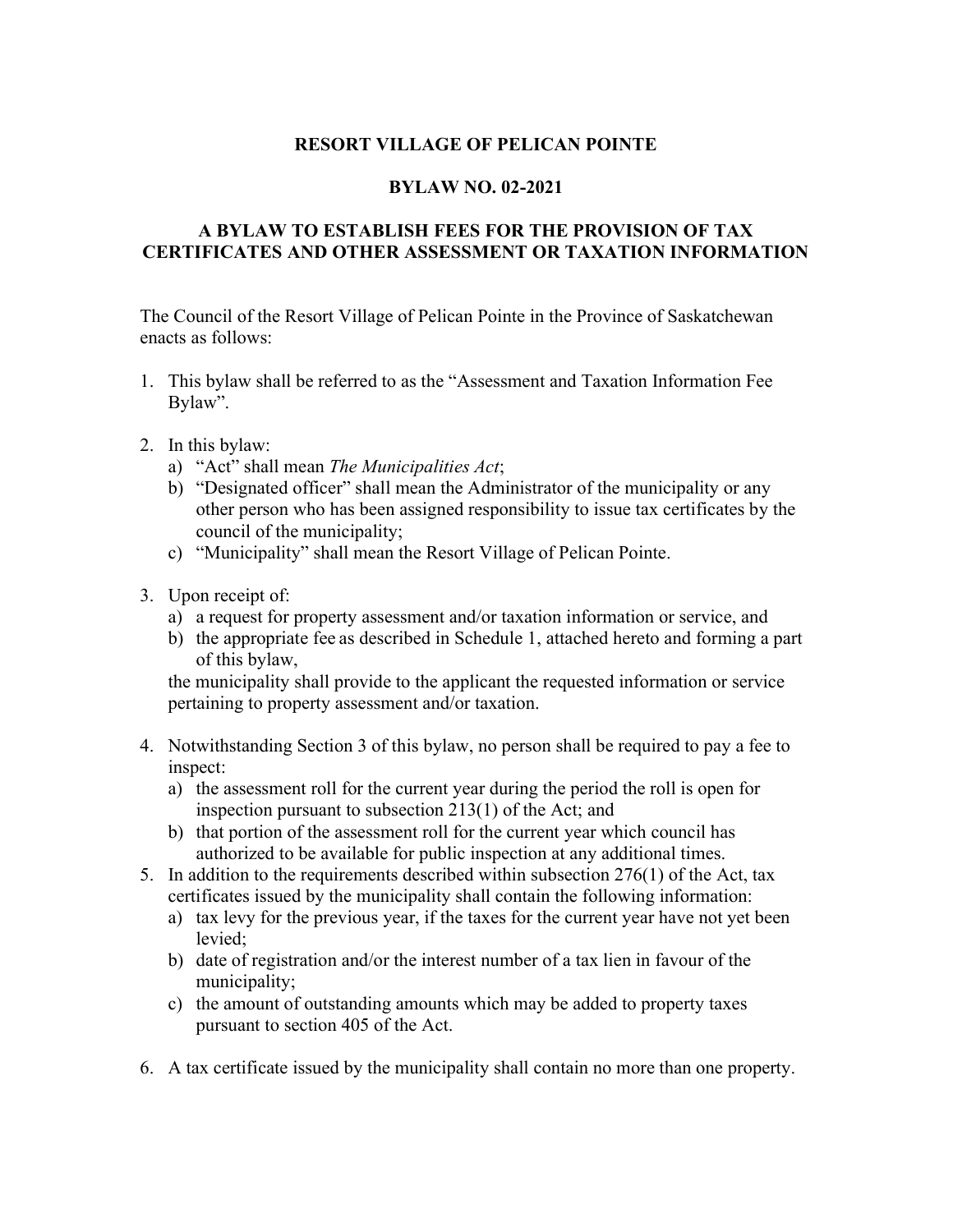7. This bylaw shall come into force on May 26, 2021

[SEAL]

Mayor

Administrator

Read a third time and adopted this  $\_\_\_\_\_\_\$  day of

Administrator